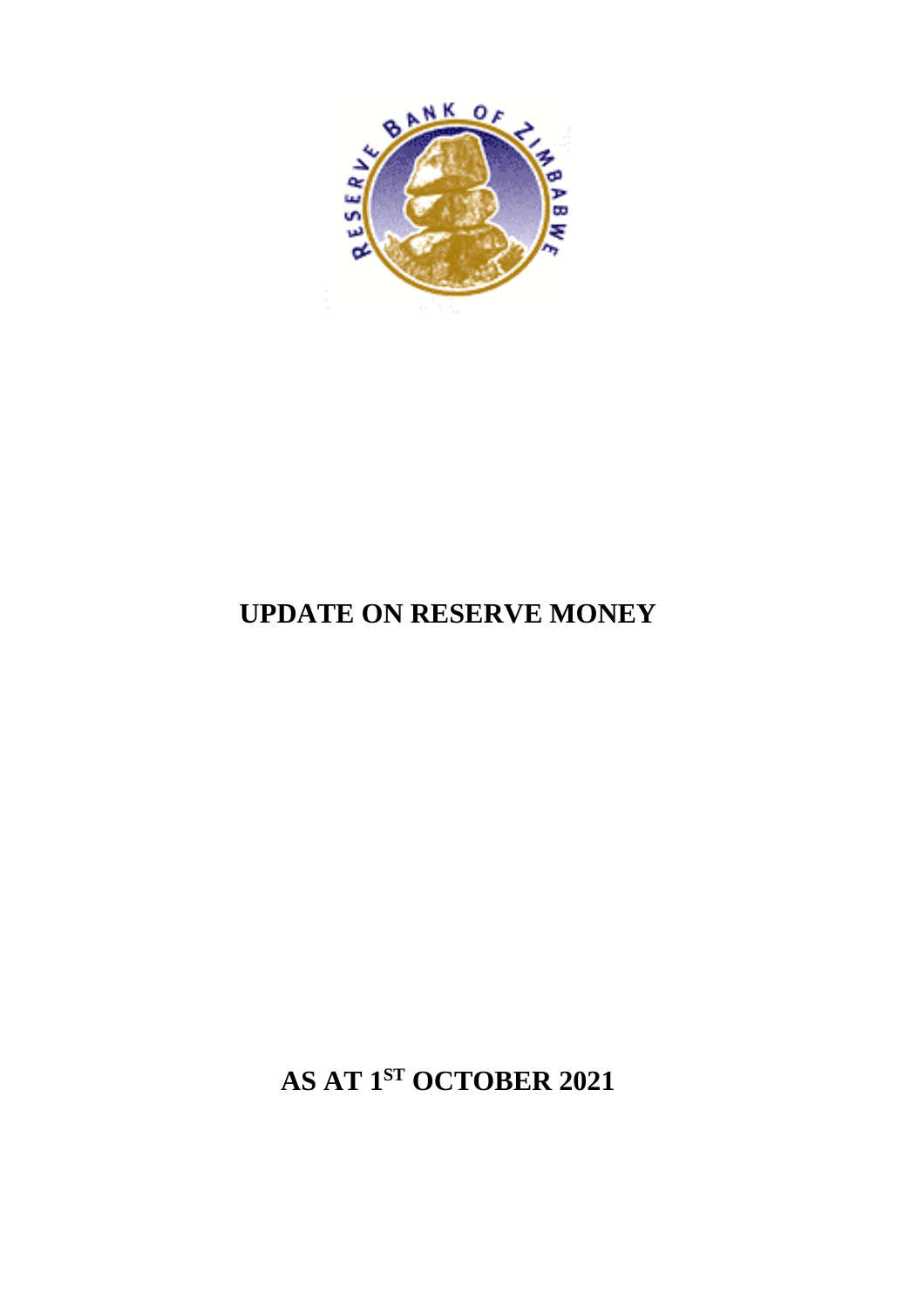## **RESERVE MONEY**

- 1. Reserve money increased by ZW\$912.93 million to ZW\$28.28 billion during the week ending  $1<sup>st</sup>$  October 2021, compared to the previous week's position of ZW\$27.36 billion.
- 2. The increase in reserve money largely reflected an increase of ZW\$641.91 million in banks' liquidity (RTGS balances) at the Central Bank, coupled with increases of ZW\$187.74 million and ZW\$83.28 million in required reserves and currency issued, respectively.
- 3. The rise in banks' liquidity at the RBZ was mainly associated with an increase in banking system deposits, owing to expansion in the economy.

|                                                       |          |          |        |          |          |          |         | <b>PRELIMINARY ESTIMATES</b>        |                                     |                                            |  |
|-------------------------------------------------------|----------|----------|--------|----------|----------|----------|---------|-------------------------------------|-------------------------------------|--------------------------------------------|--|
|                                                       | $Feb-21$ | $Mar-21$ | Apr-21 | $May-21$ | $Jun-21$ | $Jul-21$ | Aug -21 | Week<br><b>Ending</b><br>17 Sep -21 | Week<br><b>Ending</b><br>24 Sep -21 | <b>Week</b><br><b>Ending</b><br>01 Oct -21 |  |
| Currency<br>Issued by<br><b>RBZ</b>                   | 2.95     | 3.15     | 3.25   | 3.65     | 3.90     | 4.51     | 4.75    | 4.76                                | 4.73                                | 4.81                                       |  |
| <b>Banking</b><br>Sector<br>Deposits at<br><b>RBZ</b> | 19.43    | 16.10    | 19.37  | 22.57    | 20.95    | 20.43    | 23.74   | 24.15                               | 22.64                               | 23.47                                      |  |
| <b>Statutory</b><br>(Required)<br>Reserves            | 4.80     | 5.16     | 5.73   | 6.66     | 7.27     | 7.86     | 8.22    | 8.84                                | 9.07                                | 9.26                                       |  |
| Banks'<br><b>RTGS</b><br>Liquidity                    | 14.63    | 10.94    | 13.64  | 15.91    | 13.68    | 12.57    | 15.53   | 15.31                               | 13.57                               | 14.21                                      |  |
| Other<br>Deposits                                     | 0.00     | 0.00     | 0.00   | 0.00     | $0.00\,$ | $0.00\,$ | 0.00    | 0.00                                | 0.00                                | 0.00                                       |  |
| <b>Reserve</b><br><b>Money</b>                        | 22.38    | 19.25    | 22.62  | 26.22    | 24.84    | 24.94    | 28.50   | 28.91                               | 27.36                               | 28.28                                      |  |
|                                                       |          |          |        |          |          |          |         |                                     |                                     |                                            |  |

**Table 1: Reserve Money Developments (ZW\$ Billions)**